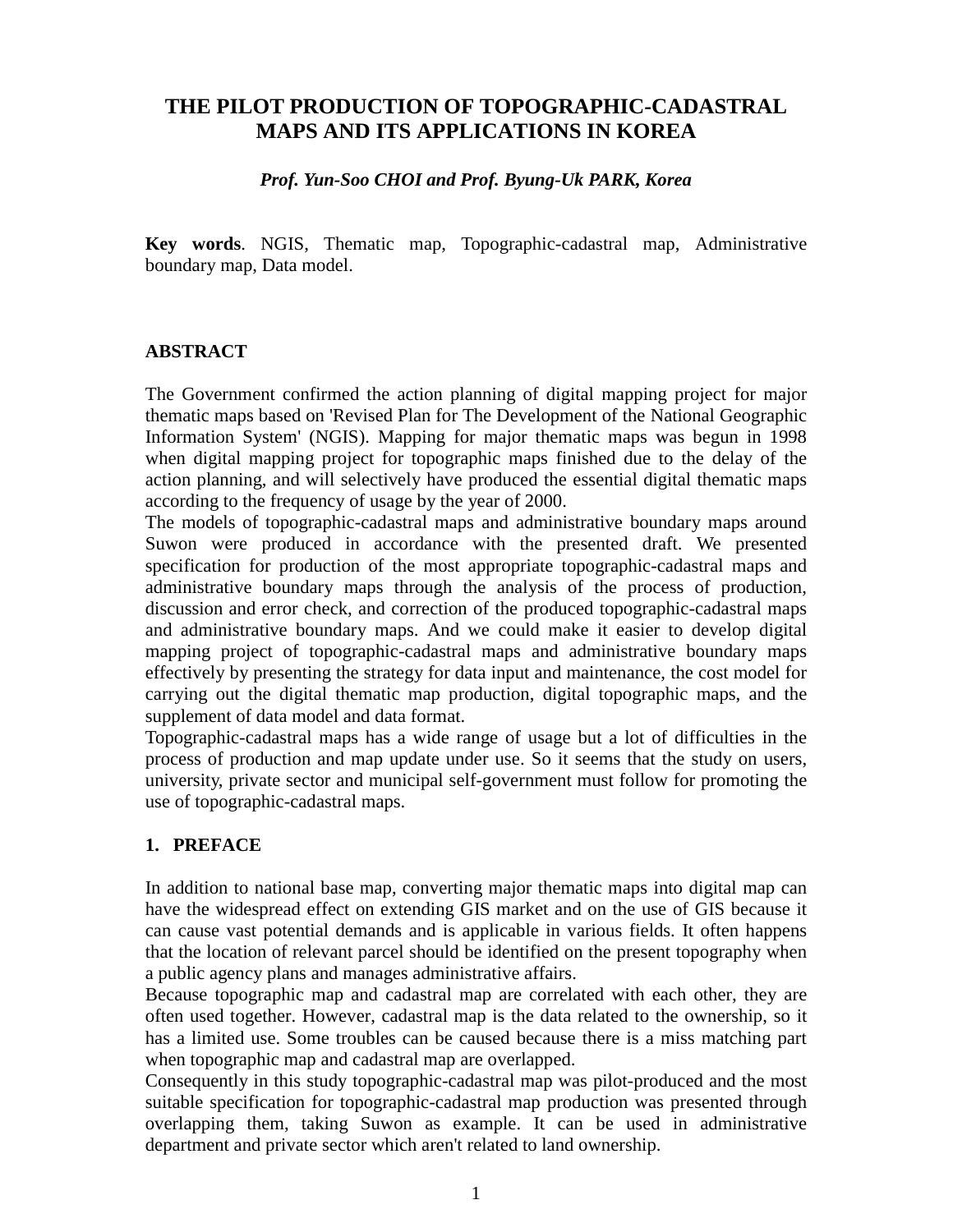# **2. ANALYSIS OF THE PRESENT CONDITION OF TOPOGRAPHIC-CADASTRAL MAP AND USERS' DEMANDS FOR IT**

#### **2.1 The present condition of topographic-cadastral map**

#### 2.1.1 Topographic map

Topographic map usually approved as National Base Map is the map which is produced and distributed by National Geography Institute(NGI). And it is one of the accomplishments made by basic survey (Article 1 of the Surveying and Mapping Law). There are maps drawn on a scale of 1/5000, 1 /10,000, 1/25,000, 1/50,000, 1/100,000, and 1/250,000. A map is designated as base map when it is standardized, accuracy is uniformed and it is drawn on the largest scale. Digital mapping project of topographic map is superintended and implemented on the basis of the master plan for the development of the National Geographic Information system by National Geography Institute, geographic information subcommittee. There are 5 subcommittees in NGIS: coordinating and planning subcommittee, geographic information subcommittee, land information subcommittee, standardization subcommittee and technology development subcommittee.

Digital map is produced on the basis of Specification for Digital Mapping at Scales between 1/1000 and 1/25,000 and classified into 9 Layers such as rail way, stream, road, building, tributary, institution, topography, administration, regional boundary and cycle. Feature code which belonged to Layer is given 750 definitions and consisted of the 4 level NGI feature classifications -first, second, third, fourth level.

## 2.1.2 Land cadastral map

Cadastral map is cadastral map and forest cadastral map. It is cadastral records for registration and official notification of boundary which shows shape of parcel and extending scope of a real right like land ownership.

Cadastral map (forest cadastral map) is a kind of cadastral records where address of parcel, land use category, boundary and the specification made by the Ministry of Government Administration and Home Affairs(MOGAHA) are registered. It is also a map for managing land and for protecting land ownership. (Articles 1 and 10 of the Cadastral Law).

Cadastral map is a map which shows boundary of parcel registered in cadastral land book, and cadastral forest book is a map which shows boundary of parcel registered in cadastral forest book. There are cadastral maps drawn on a scale of 1/500, 1/600, 1/ 1,000, 1/1,200, 1/2,400, 1/3,000, and 1/6,000 , and cadastral forest maps 1/3,000 and 1/ 6,000.

## **2.2 Analysis of users' demands**

The survey consisted of 40 questionnaires concerning topographic-cadastral maps. It was analyzed users' demands of 375 institutions and companies. About 40 % out of them responded to the survey.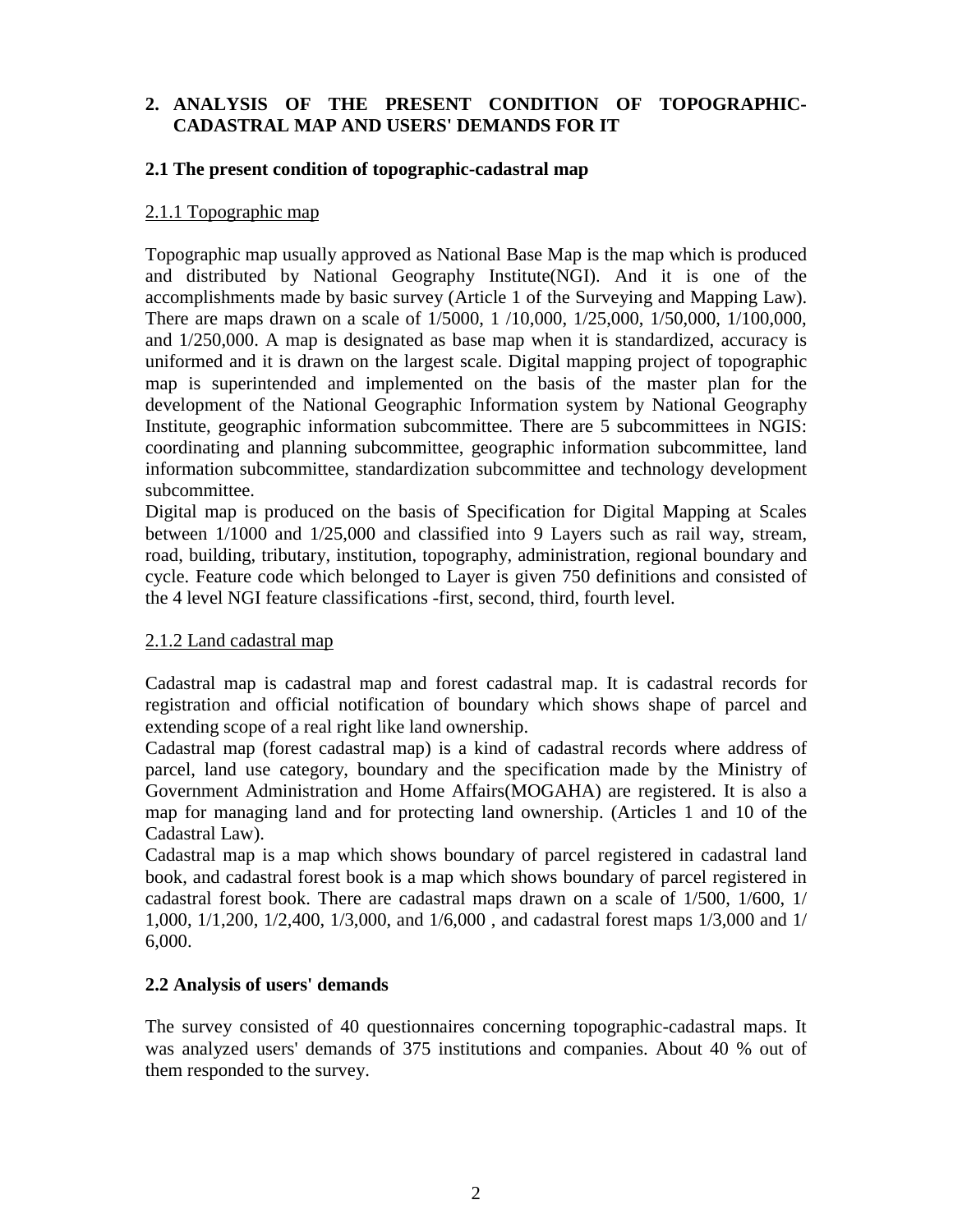## 1) Concerning thematic map

- Needs of digital thematic map (topographic cadastral maps)
	- 84(59%) institutions or companies answered that a digital thematic map was necessary. 27 (19%) felt it necessary but not applicable in technical use. 16 (11%) answered that it was acceptable to use a paper map in their working situation. It was analyzed that many institutions or companies felt thematic map necessary but some felt operating computerized data as burden.
- The result of survey on the difference between the last accomplishment and the initial expectation to thematic map

The survey showed negative facts in using thematic map. The result was that 53 institutions and companies felt editing necessary for geographic information system, 35(19%) felt it still needed reliability because of errors, and 35 (19%) felt it difficult to take measures for reform and correction. It resulted from that it didn't reflect users' demands and was not accurate. Improvement is urgent because only 14(8%) was satisfied with it.

The result of survey on the problems caused when developing GIS by using thematic map

They answered as follows: 65(38%) experienced edge miss matching, feature code error and omission, 30(18%) experienced the problem of unclosed polygon, 13(8%) experienced the error with name of the file, cartographic lettering error and omission, 29(17%) have never used digital map, 23(14%) were mostly satisfied. When developing GIS, it was necessary to solve the problems during inspection concerning production of continuous edited cadastral map for parcel address, miss matching when overlapping topographic map with it, error and omission.

## 2) The sequency between digital map and thematic map

The survey on disagreement of thematic maps including land cadastral map and digital map

72(35%) out of them agreed that it was the most important to conduct a precise research and study when developing thematic map. After that basic problems should be solved. 41(20%) agreed that it was all right to overlap the present data artificially unless they were not used for survey and map. 41(20%) agreed that it was hard to expect to develop GIS when it couldn't be overlapped.

The result of survey on how to correct digital map and land cadastral map

The survey on how to correct thematic map which overlapped topographic map with digital map didn't present a concrete way:59(50%) thought it was reasonable to use land cadastral map which was simpler than topographic map, 21(18%) thought it was impossible to correct them and 20(17%) didn't have any idea about it.

The result of survey on production and use of applicable program

When producing and using applicable program by way of digital map and thematic map, the big problems were as follows; there was a shortage of professional human resource and equipment (43, 22%), time was spent excessively for structural edit(43, 22%), most of the data should be automated and structured through program (43, 22%), there were too many impossibilities in structuring simple graphic data(22, 11%), and there were basic requirements such as continuous road center line, use of the same point for turning point and abolishment and amalgamation of polygon (22, 11%).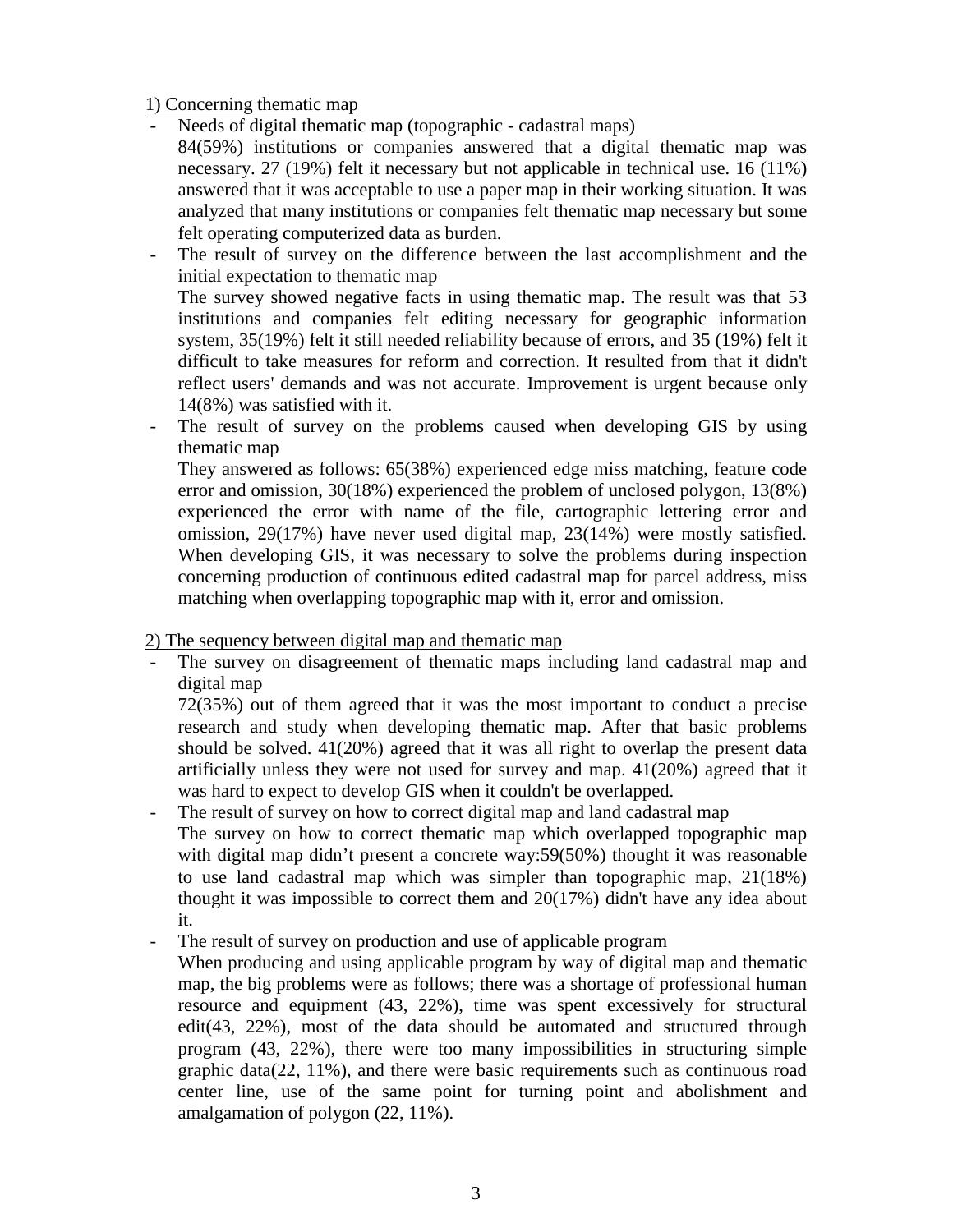#### 3) Concerning land cadastral map

- The result of survey on the kinds of a reduced scale used in forest cadastral map and retained by institutions If the classification of a reduced scale of forest cadastral map according to the kinds was understood, the most often used scale could be applied for thematic map production. The order of retained scale is 1/1200(29%), 1/500(21%), 1/600(19%), 1/3000(18%), 1/2400(4%) and etc.
- The result of survey on the problems caused when land cadastral map is computerized Each institution presented a problem according to its work. Among them the frequent and important problems were presented as follows; disagreement between cadastral and topography and how to solve it, the difficulty of updating due to

shortage of professional human resource and equipment, technical problem in using information (shortage of professional human resource), and the sequency between land cadastral map and land cadastral register, and securing the accuracy.

# **3. THE MEASURES FOR DEVELOPING AND USING TOPOGRAPHIC-CADASTRAL MAPS**

As a result of survey, the measures were decided for developing topographic-cadastral maps by way of digital topographic map as follows, analyzing preliminary work and considering the scope of use.

## **3.1 The scope of using topographic-cadastral maps**

It was important to understand what the user's demands for information of land was when developing thematic map related to land. The demands for information of land could be classified as follows.

Firstly, it was the original sheet of cadastral map computerized into a sheet of land cadastral map (forest cadastral map). This satisfied the demands for administrative affairs handled on the basis of land cadastral map. It should maintain the original shape and needs the accuracy.

Secondly, it was the continuous edited cadastral map for parcel address made through matching each sheet according to administrative district or a reduced scale.

This map was necessary to understand the present state by using real land cadastral map or to conduct basic analysis like writing out statistics and research. This continuous land cadastral map had some problems such as miss matching between cadastral maps and forest cadastral maps, discrepancy between current state and cadastral map, and miss matching between cadastral map edges. It was due to the problems caused in restoring expired survey control point, the problems with the control point and survey technique caused during the period of writing. It ran short of accuracy compared with original maps but it was used in administrative department.

Thirdly, it was topographic cadastral maps and continuous cadastral maps made by way of using topographic map and land cadastral map. They were necessary to overcome the double work when we were establishing each plan, drawing topographic map and notifying it. Because topographic-cadastral maps were edited in accordance with real topography, there is only a little change in the shape of parcel. But the location was so accurate that they were necessary for conducting the work associated with the land like establishment of plan and the expectation for the effect was high.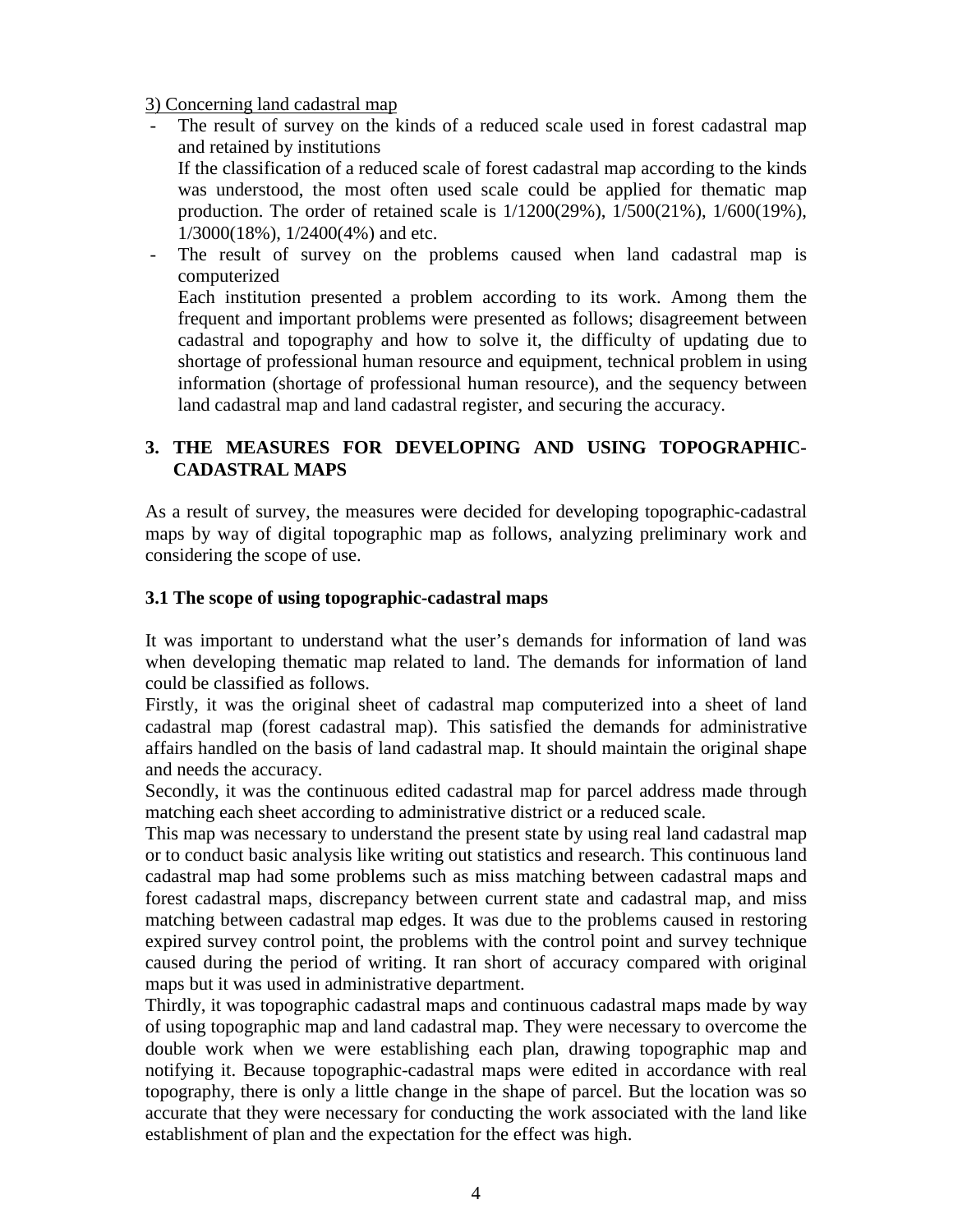The result of survey on the use according to each work of municipal self-government showed that 50% work was conducted at city offices and 57.6 % work at district offices using land cadastral map and topographic map at the same time.

## **3.2 The measures for developing topographic-cadastral maps**

As a result of survey, the direction was presented for developing topographic-cadastral maps, considering the scope of use and analyzing the preliminary work.

First a sheet of digital land cadastral map was produced after photocopying register of parcel coordinates and scanning land cadastral map. Next it was edited into continuous cadastral maps and developed topographic-cadastral maps by overlapping digital topographic maps and cadastral maps. After producing respectively three kinds of maps such as a sheet of digital cadastral map, continuous edited cadastral map for parcel address and topographic-cadastral maps, they could be used according to the purpose of use and usage. When digital topographic maps were chosen and used, they should be suitable to a reduced scale of land cadastral maps of target area to prevent repeated investment, to connect and integrate with other GIS afterward. Administrative zone map was produced through administrative district code (law district code) input in topographic-cadastral maps as attribute data. A sheet of digital cadastral map was produced for the following computerizing process of land cadastral map, based on the specification for digital cadastral map. (Figure 1. Developing and using topographiccadastral maps)

There were two ways for topographic-cadastral map production. One was to overlap land cadastral map on topographic map, a base map. The other was to overlap topographic map on land cadastral map, a base map. When using cadastral map as base map, there were so many different reduced scales that miss matching of edge area was caused. And the data of topographic map was too much for coordinate transformation to overlap it on land cadastral map. Consequently in this study precise process was presented and topographic-cadastral map was pilot produced based on overlapping the land cadastral map. The map should be easy to edit, had a little information and was drawn mostly with a straight line considering digital topographic map as base map.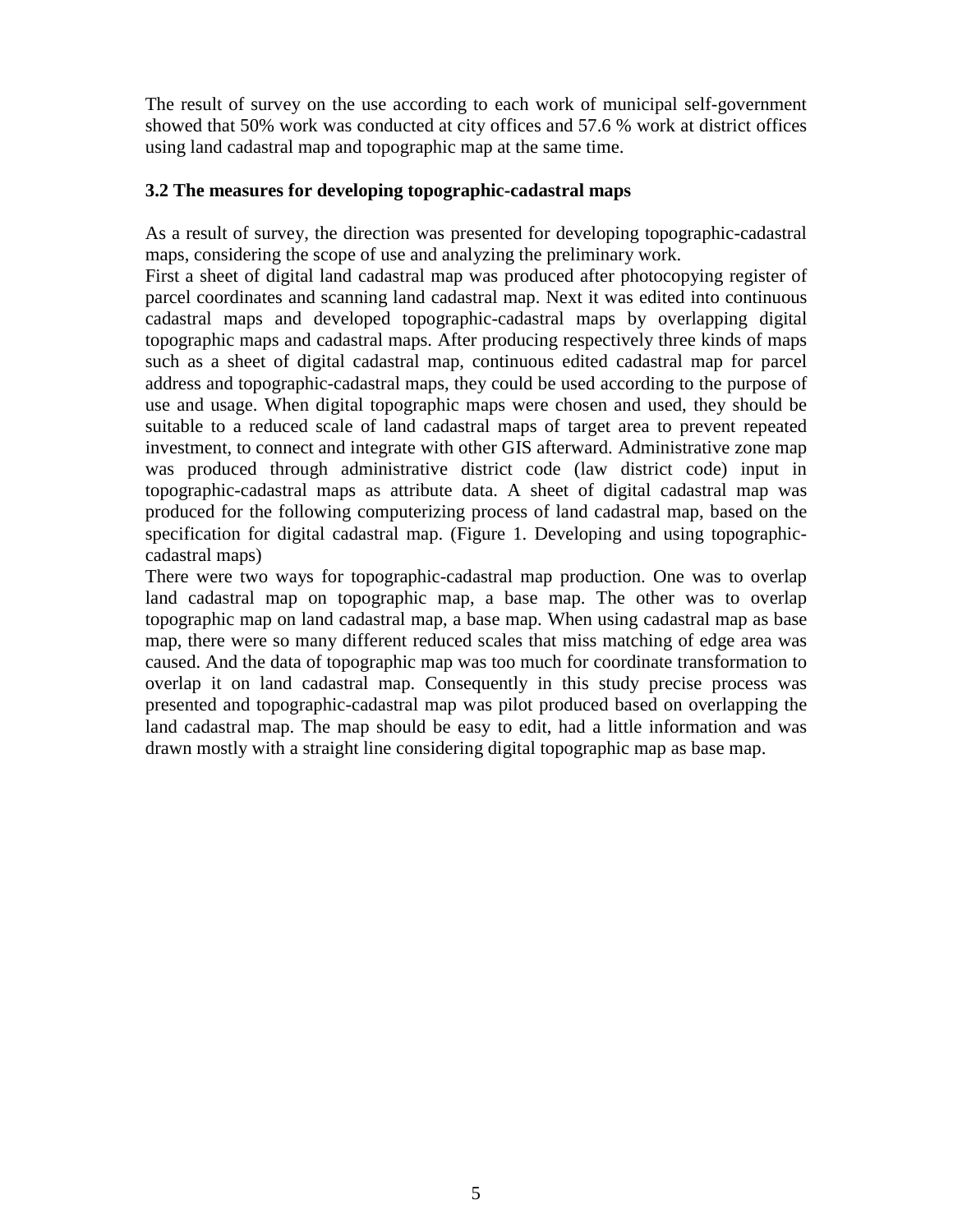

**Figure 1.** Developing and using Topographic-Cadastral Maps

# **4. THE MEASURES FOR PILOT PRODUCTION AND IMPROVEMENT**

# **4.1 Pilot production**

In this study a sheet of digital cadastral map for parcel address was produced after scanning of land cadastral map and photocopying cadastral map based on a sheet of topographical map of Suwon drawn on a scale of 1/25,000. After that continuous edited cadastral map and topographical cadastral map were developed using it. The important process of pilot production of topographic-cadastral map is as follows (Figure 2. Work Flow of Topographic-Cadastral Map Production)

- Planning and preparing for work

Preparing for collecting data: index map of cadastral map and digital topographic map drawn on a scale of 1/1,000 and 1/5,000 according to scales and administrative district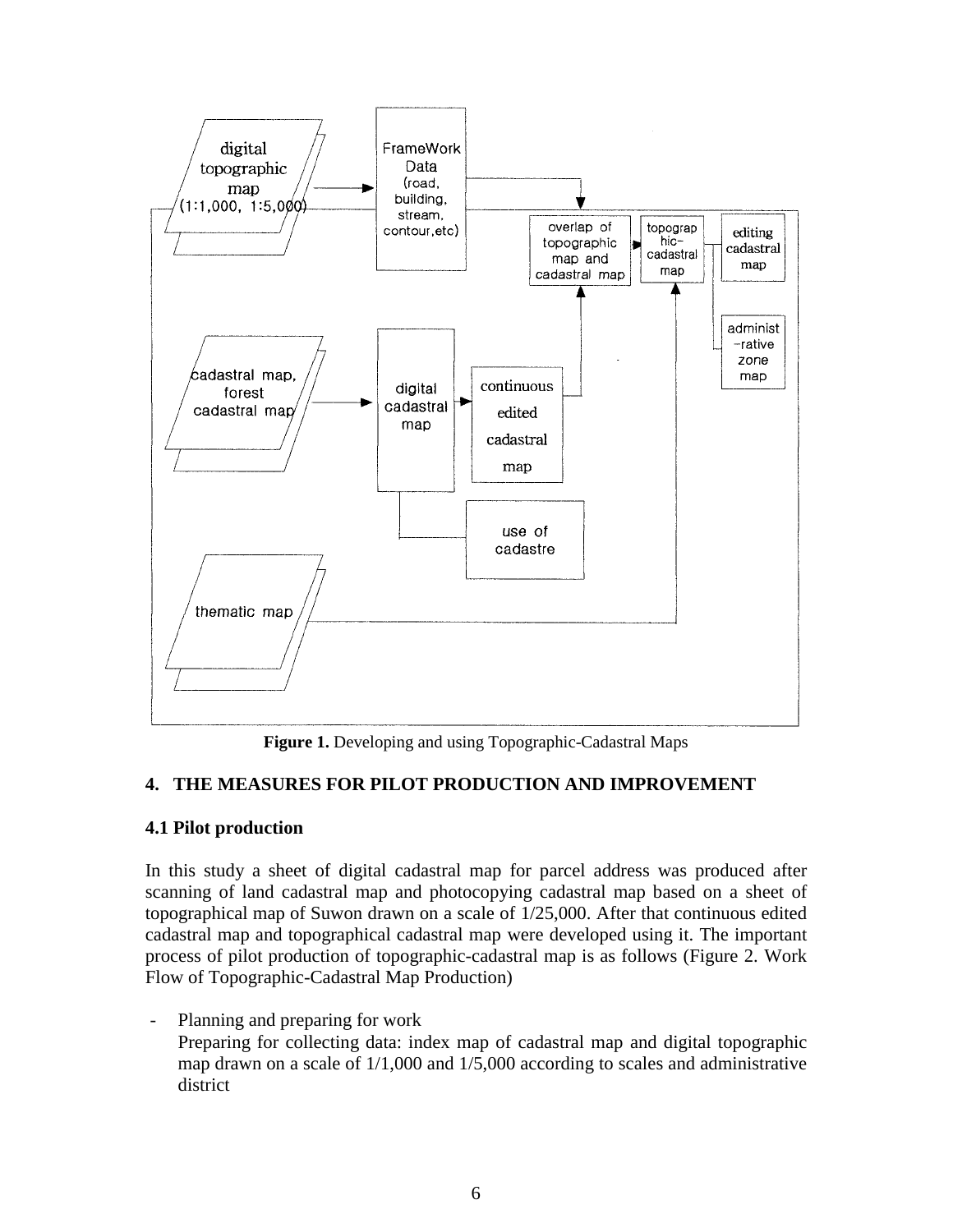

**Figure 2.** Work Flow of Topographic-Cadastral Map Production

- Scanning land cadastral map and photocopying register of parcel coordinates Register of parcel coordinates and origin drawing of reduced cadastral map of pilot production area were scanned and photocopied. The specification for digitalization of cadastral map of the Ministry of Government Administration and Home Affairs was applied in a sheet of digital cadastral map to be used in the following project of computerizing cadastral map.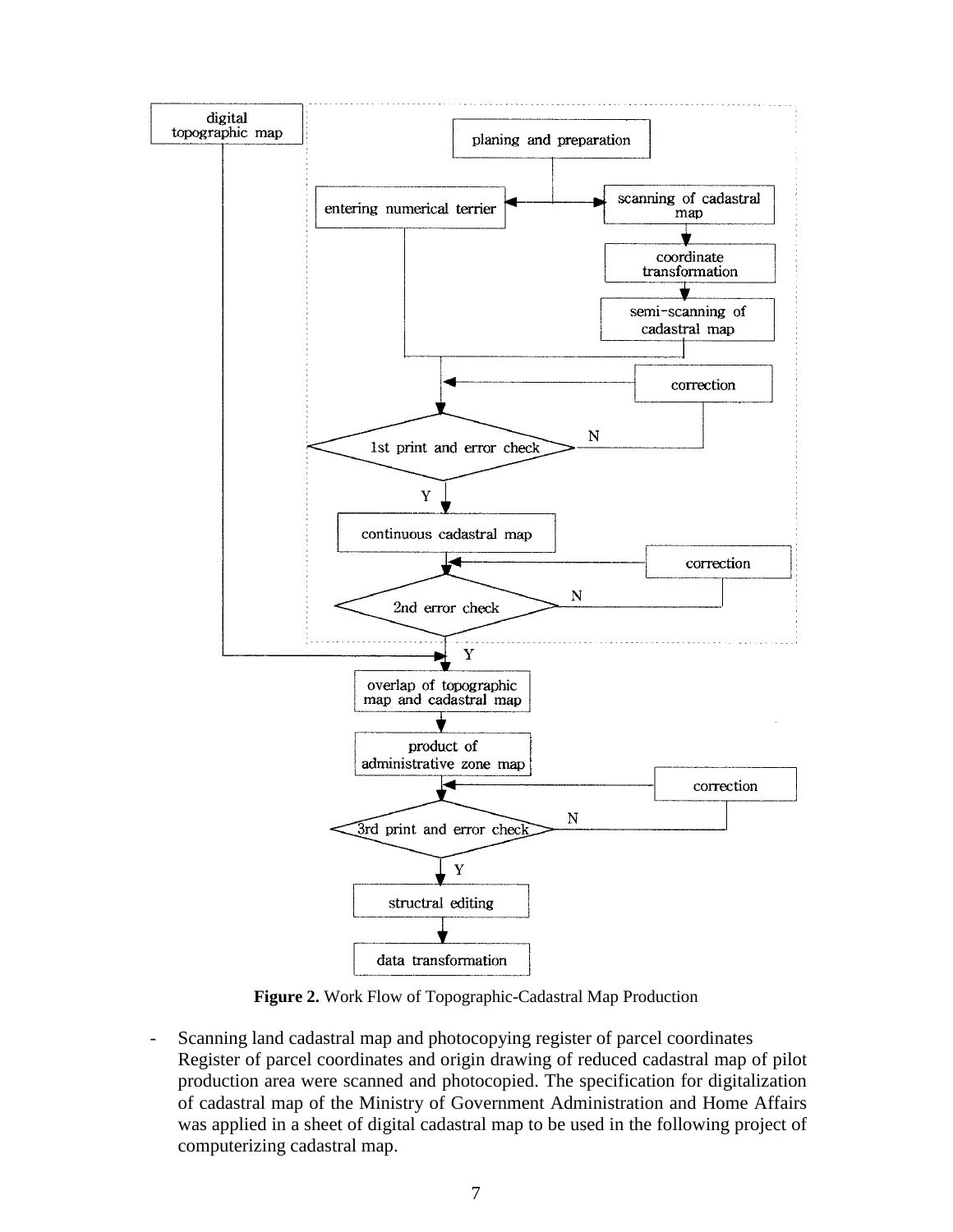- Coordinate transformation

Coordinate transformed into cartesian coordinate system on the basis of each point of four corners of scanned cadastral map.

- Semi-scanning

Semi-scanned, indicating adjacent raster file on screen. After finishing correcting vector data, it was confirmed that there was no silver polygon between polygons and corrected. After input, it was inspected by way of comparing origin drawing with output photocopied sheet.

- Production of continuous edited cadastral map for parcel address After solving the problems like discrepancy between cadastral map and topographic map, and the problems like present control point and expansion and shrinkage of cadastral map which cadastral map had, a sheet of land cadastral map as well as continuous edited cadastral map for parcel address and topographic-cadastral map were necessary to handle the land systematically. The spatial data related to land cadastral map was developed in the order of a sheet of cadastral map, continuous edited cadastral map for parcel address and topographic-cadastral map.
- Merger of topography and cadastral map for parcel address Cadastral limit was edited on the basis of road line, building line and riparian boundary line by way of topographic maps drawn on a scale of 1/1,000 and 1/5,000 which was the data of NGIS. Also land cadastral map was edited by way of main feature layer when it was necessary. Although cadastral limit was overlapped on topographical map, it didn't accord totally with the boundaries of road, paddy field and arable land. So they were edited to accord cadastral limit with the boundary of main feature of topographical map.

# **4.2 The measures for improvement**

When maps were pilot produced taking Suwon as example in this study, there was no guidelines for topographic-cadastral map production. The measures presented in the process of pilot production are as follows.

# 1) The problem of datum origin

Then Korean government established local datum in Kyeonggi province and Daegu, and surveyed them before Korea land survey project. These were called old geodetic datum areas. Suwon, a model area for pilot development, was the place where Korea geodetic datum and old geodetic datum were adjacent. This was the place which had a difficulty in edge matching because sheet lines were overlapped when putting together cadastral maps. After understanding precisely old geodetic datum included in the cadastral map, digital data of land cadastral map of old geodetic datum area was coordinate transformed into the coordinates of Korea geodetic datum. For this, displacement of geodetic datum, azimuth and rotation angle were calculated, and used as parameter for coordinate transformation of break point of boundary.

# 2) The problem caused when merging maps

It was solved to accord the boundaries of the area adjacent to edges of land cadastral maps by way of GIS and S/W. The discrepancy between sheets of cadastral maps was found in the boundaries of adjacent edges as well as in the case of being adjacent because law district was changed according to a equally reduced scale. It was also found when sheets of differently reduced scale were adjacent and when sheets of disagreement area between cadastral map and present surveying result in a equally reduced scale were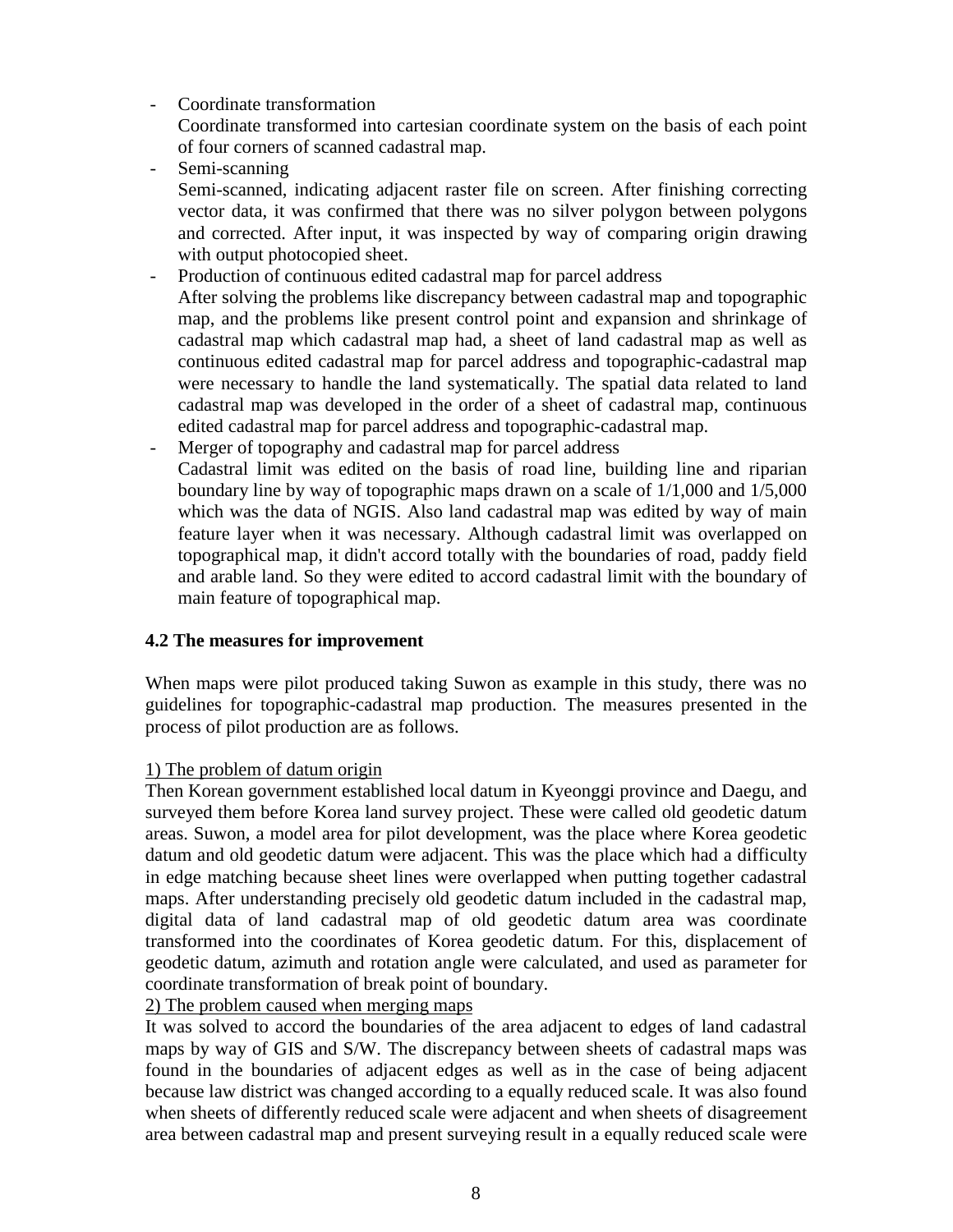adjacent. When adjacent edge lines between each sheet were in discord, the shortest boundary point of parcel in both ends of edge area was connected by a straight line and the other lines were eliminated. When the lines were overlapped, cadastral limit was closed in one map and the cadastral limit of the other was not closed. In this case, the closed cadastral limit was restored and the unclosed cadastral limit was eliminated. When the cadastral limit of small scale map was isolated in an adjacent area of different scaled maps, it was eliminated on the basis of the cadastral limit of big scaled map. In the case parcel which was not related to surroundings was overlapped, the cadastral limit was eliminated according to parcel number. It was the best way to decide which line to choose through topographic field survey to accord different types of disagreement.

#### 3) The problem caused when inspecting

The steps of inspection on the accomplishment of pilot development were considered important when this study was under way. The ways to evaluate the quality and the accuracy of thematic map were various according to the types of data and the way of inspection. The evaluation of the quality of data was for deciding whether thematic map was suitable to target usage, and it was divided into two ways: one was to evaluate absolute accuracy to compare input thematic map with feature of real world and the other was to evaluate relative accuracy between graphic information of produced thematic map and attribute information. Whole number inspection, sample inspection, overlapping inspection, computer inspection and automatic inspection appeared to be appropriate ways to inspect thematic map. The process of real inspection was in the order of inspection with naked eyes, inspection of screen, inspection by digital map program and inspection of completion. At first all was inspected on the basis of 80% sampling but 85% sampling was used for inspection with naked eyes and screen inspection to improve the accuracy. Eventually in the cases of inspection by digital map program and completion inspection, the accuracy of accomplishments was improved through whole number inspection.

## 4) The measures for improvement of digital topographic map

As the project of development of NGIS started, computerization of topographic map which was national base map was conducted during the short period. Because of this reason following correction and supplement were needed. In the case of disagreement between topographic map and present topography, it cost a lot of money and took time for surveying extra correction or research again on it. The measure should be taken to make use of the accomplishment of development of GIS conducted in municipal selfgovernment or public institution rather than conduct extra project.

Next step was data modelling and format. Format of digital topographic map and layer system should be added and supplemented in accordance with use of GIS in various fields. Korean Framework Data should be developed for making the most of digital topographic map, for improving accuracy and preventing double investment on the development of data during the process of thematic map production. It was also necessary to simplify and standardize the way of transcribing on the present digital topographic map. For example when road center line was drawn, an imaginary center line was drawn on the crossing when one-way street and both-way street crossed each other. In the case one-way street and both-way street crossed, an imaginary road center line was drawn on the one-way street and on the node in the center of crossing. When each feature was drawn like this, it was necessary to review classification system and classification method for classification of feature, considering the importance of each feature.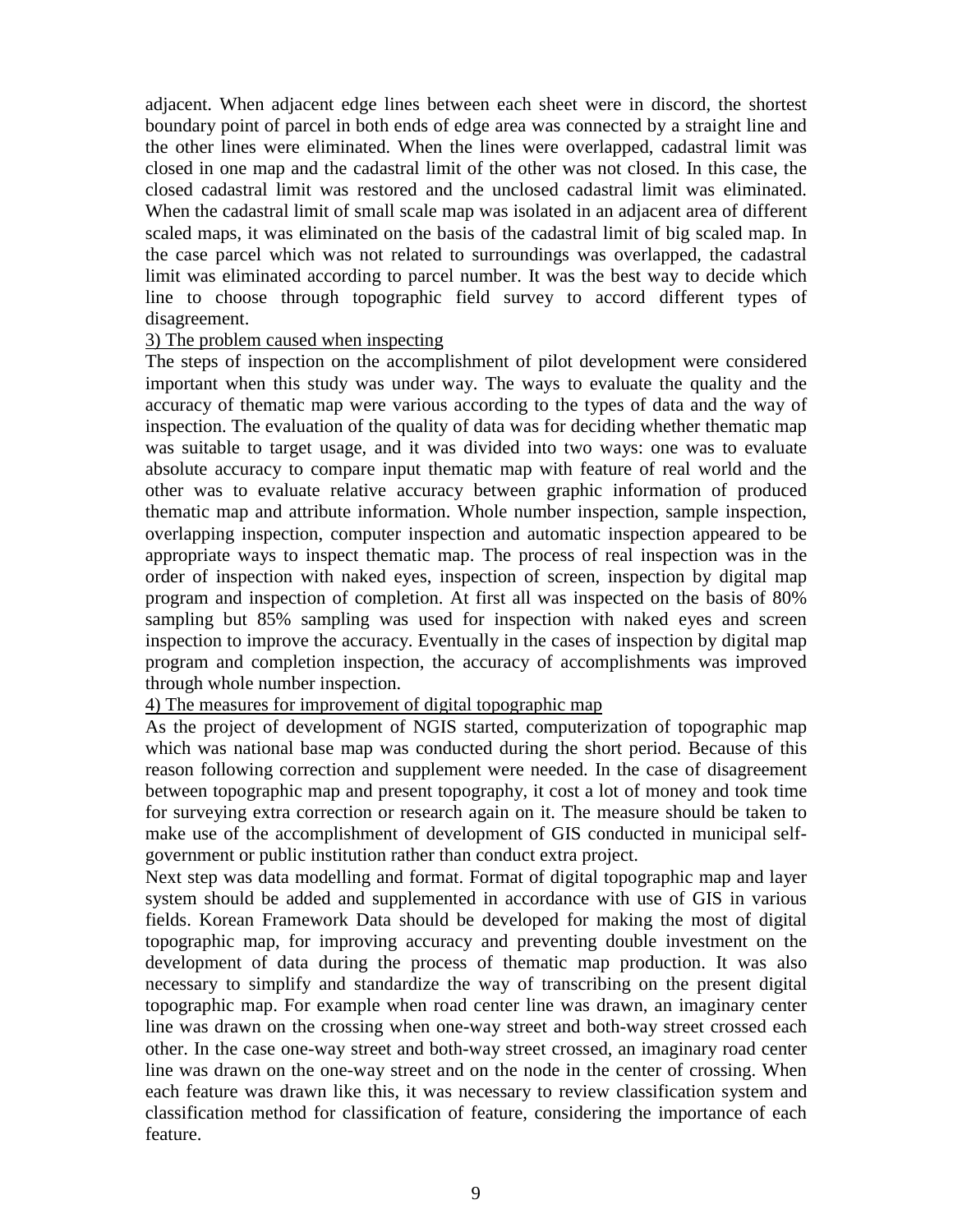## **5. GUIDELINES FOR TOPOGRAPHIC-CADASTRAL MAP PRODUCTION**

In this study guidelines for topographic-cadastral map production was presented through pilot production. It consisted of chapter 1 (General rules) and chapter 2 (detailed work according to process and annexed standardization of map symbols). Chapter 1 included general contents such as aim, definition of the term, coordinate, standard feature code and work flow. In chapter 2, the course of work was detailed. Table 3 is the content of guidelines for topographic-cadastral map production presented in this study (Table 1. The specification for topographic-cadastral map production presented during pilot production)

| Chapter 1. general rules           |                                                 |
|------------------------------------|-------------------------------------------------|
|                                    | sub-section 1. (aim)                            |
|                                    | sub-section 2. (definition of terms)            |
|                                    | sub-section 3. (criterion of application)       |
|                                    | sub-section 4. (coordinate system)              |
|                                    | sub-section 5. (standard code)                  |
|                                    | sub-section 6. (work flow)                      |
| Chapter 2. detail work             |                                                 |
| Section 1. planning and            | sub-section 7. (planning and preparation)       |
| Preparation                        | sub-section 8. (detailed work planning)         |
|                                    | sub-section 9. (data inspection)                |
|                                    | sub-section 10. (cadastral map collection)      |
|                                    | sub-section 11. (scanning of cadastral map)     |
|                                    | sub-section 12. (coordinate transformation)     |
| Section 2. entering coordinate of  | sub-section 13. (copy of numerical terrier)     |
| Numerical terrier                  | sub-section 14. (preparation)                   |
|                                    | sub-section 15. (coordinate input)              |
|                                    | sub-section 16. (error check)                   |
| Section 3. semi-scanning of        | sub-section 17. (data input)                    |
| Cadastral map                      | sub-section 18. (semi-scanning)                 |
|                                    | sub-section 19. (1st printing and error check)  |
| Section 4. product of series of    | sub-section 20. (product of continuous edited   |
| Cadastral map                      | cadastral map for parcel address)               |
|                                    | sub-section 21. (2nd error check)               |
| Section 5. product of topographic- | sub-section 22. (product of topographic-        |
| Cadastral map and                  | cadastral map)                                  |
| Administrative map                 | sub-section 23. (product of administrative zone |
|                                    | map)                                            |
|                                    | sub-section 24. (structural editing)            |
|                                    | sub-section 25. (3rd printing and error check)  |
| Section 6. delivery of goods       | sub-section 26. (delivery of goods)             |

Table 1. The specification for topographic-cadastral map production presented during pilot production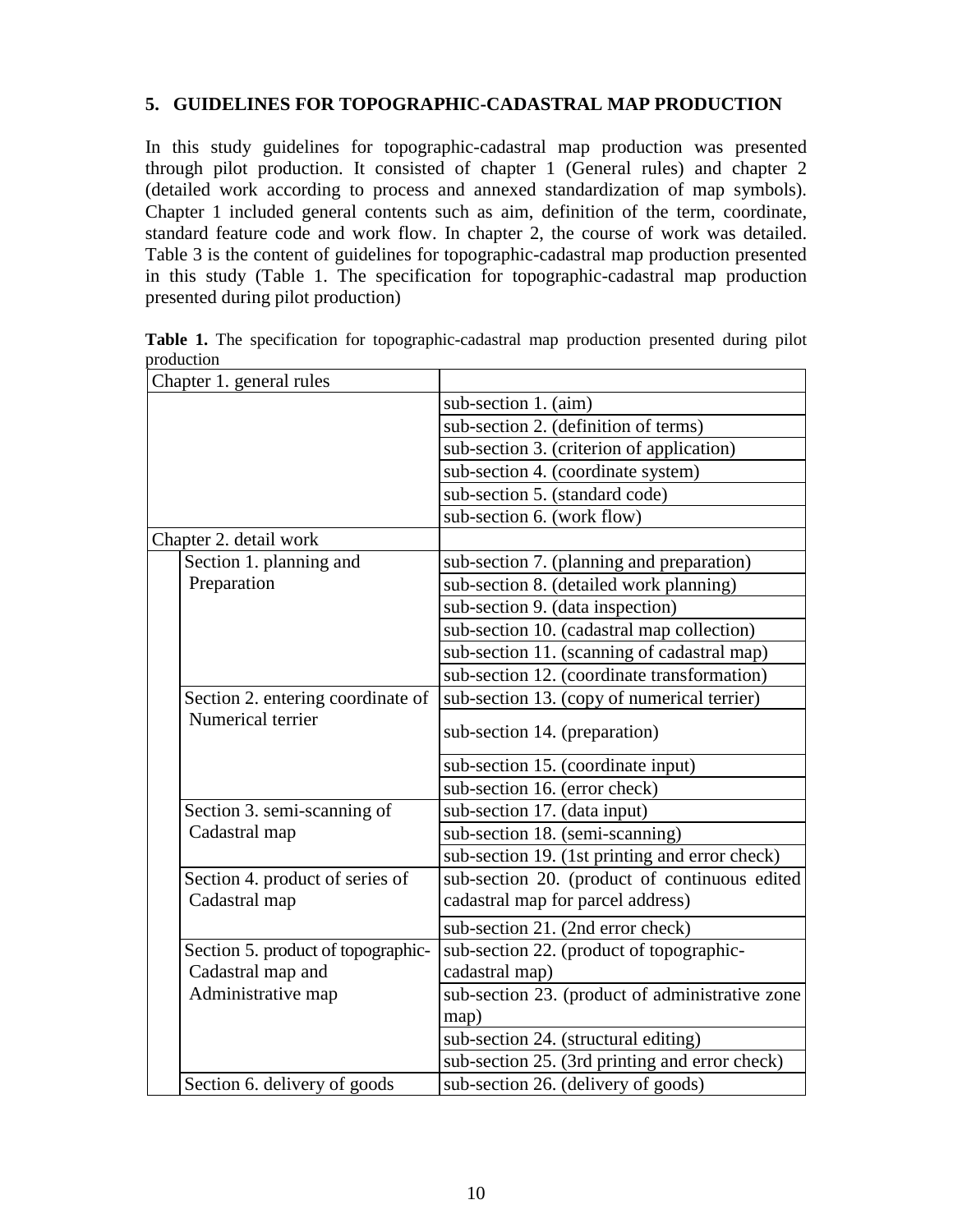|                                                 | Appendix 1. manual of map symbols $\cdot$ manual of map symbols for topographic- |
|-------------------------------------------------|----------------------------------------------------------------------------------|
| for topographic-cadastral map and cadastral map |                                                                                  |
| administrative map                              | $\cdot$ manual of map symbols for administrative                                 |
|                                                 | map                                                                              |

## **6. CONCLUSION**

In this study topographic-cadastral map which was often used among major thematic maps was pilot produced for case city of Suwon according to detailed plan for digitalization of major thematic map. It was included in master plan for the development of NGIS. The conclusion was as follows.

- 1. The best standard working process for development of topographic-cadastral maps was developed on the basis of the result of study, and trial and error during pilot production.
- 2. The measures was presented for solving the main problems caused in inspection, disagreement in matching maps and disagreement of coordinates caused in pilot production of topographic-cadastral map.
- 3. In this study "guidelines for topographic-cadastral map production" was presented for details like standard of how to work and process necessary for digitalization of topographic-cadastral map.
- 4. The measures were presented for developing, maintaining handling data and the direction for conducting map production according to the state of raw data each municipal self-government had.

Consequently topographic-cadastral maps can be used widely in many fields but they have many difficulties caused during the process of production and the problems concerning reform of maps which were being used. It was concluded that user-oriented study at municipal self-government, private sector or university was more necessary, which meant the study on the fields using topographic-cadastral map as base map although it was good to maintain accuracy and make use of digital cadastral map.

# **REFERENCES**

- 1. National Geography Institute, 98 the pilot thematic maps production project (topographic-cadastral maps and administrative zone maps)
- 2. Y.S.Choi, Production of Topographic-Cadastral Map Using Digital Topographic Map, KSGPC, Vol 18 No.4, 2000
- 3. B.C.RYU, Improvement of Cadastral System in Korea, ITC, 1989
- 4. Ministry of Government Administration and Home Affairs, A Study on the Rules of Conversion of Cadastral Maps into Digital Data and the Computerization of Cadastral Maps, 1997
- 5. Ministry of Government Administration and Home Affairs, Report on the Pilot Project of Land Information System, 1997